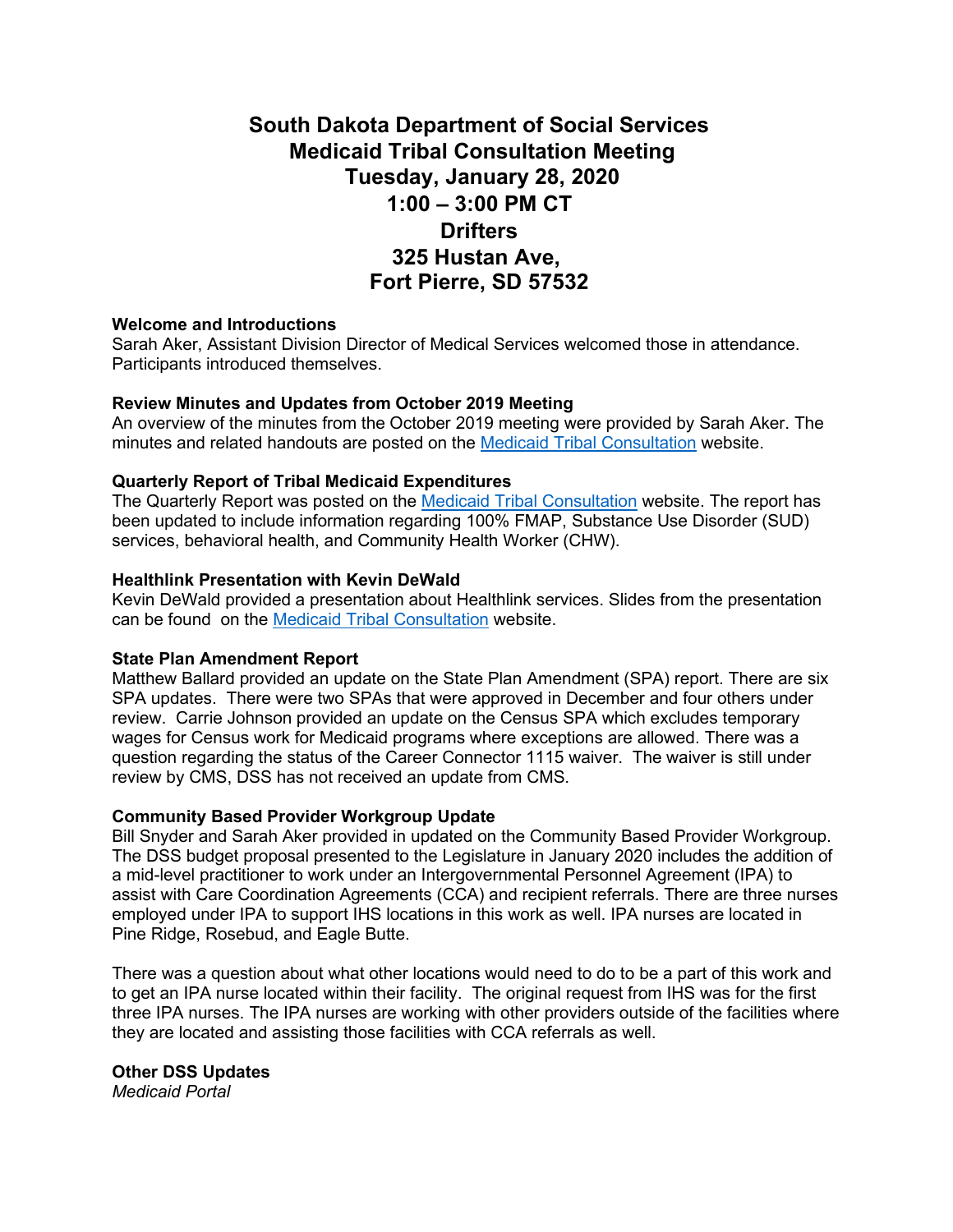Lisa Lee provided an update on the Medicaid Portal. The new claims submission function on the portal is working well, over 700 claims are submitted each day through the system. Recently a service limits look up tool was added to the portal allowing providers to look up service limits for certain services. Additional information about the Medicaid portal can be found on both the [Medicaid Tribal Consultation](https://dss.sd.gov/medicaid/generalinfo/tribalconsultation.aspx) website as well as in the [Medicaid Portal Manuals.](https://dss.sd.gov/medicaid/portal.aspx) There was a question regarding UB claims and if they would be available through the portal. Submission of UB claims is in the works, at this point the anticipated implementation date is unknown.

## *High Cost Prescription Drugs*

Bill Snyder provided an update on high cost prescription drugs. DSS and IHS are discussing reimbursement of high cost prescription drugs at the actual acquisition cost in place of the encounter rate. DSS is looking at how this might work in relation to system updates and what it takes to get approval. There was a question about a timeline for implementation. Making a change to reimbursement of high cost prescription drugs will require DSS to go through the state plan amendment process. Tribes will be made aware of any state plan amendment through the usual notification process.

## *Federal Poverty Guidelines*

Carrie Johnson mentioned to the group that CMS has released new federal poverty guidelines. Economic Assistance has a process in place to look at folks that have recently been denied due to financial eligible to see if they would qualify under the new guidelines.

## **Behavioral Health Update**

Jana Spranger provided information regarding a grant announcements through Substance Abuse and Mental Health Services (SAMHSA). Grant applications for the program are due at the end of March. Tribes are eligible to submit applications. DSS is planning to submit applications for these grants but does not want to compete with Tribes and would be interested in collaboration. Additional information can be found at:

- <https://www.samhsa.gov/grants/grant-announcements/sp-20-002>
- <https://www.samhsa.gov/sites/default/files/grants/pdf/fy-2020-spf-pfs-foa.pdf>

Stacy Bruels discussed the states suicide prevention plan. Information on the states suicide prevention plan can be found at [sdsuicideprevention.org.](http://sdsuicideprevention.org/) Suicide prevention training is available to providers at no cost as part of the state's prevention plan, in addition Suicide Campaign materials are available to providers through DSS for no cost. There is also a grant being released by SAMHSA related to suicide prevention later in January.

Stacy also provided information regarding deemed status and the state accreditation process. Deemed status allows DSS to recognize national accreditation or IHS accreditation for behavior health providers. Deemed status will allow providers to enroll as a Medicaid provider. There was a question if there were any Tribal 638 programs that have Deemed status. Currently Rosebud is the only tribe with Deemed status. Sisseton has accreditation through DSS. Native Healing in Rapid City is working on their deemed status. DSS is available to provide technical assistance in the area of accreditation.

## **Department of Health Update**

## *Maternal Child Health*

Linda Ahrendt provided a update on the Maternal Child Health program. Maternal Child Health has been working on completing a needs assessment and strategic plan, Linda will present the results of the needs assessment and the strategic plan at the Tribal Consultation meeting in July. Material Child Health is going to start doing an infant death review, they will be looking at